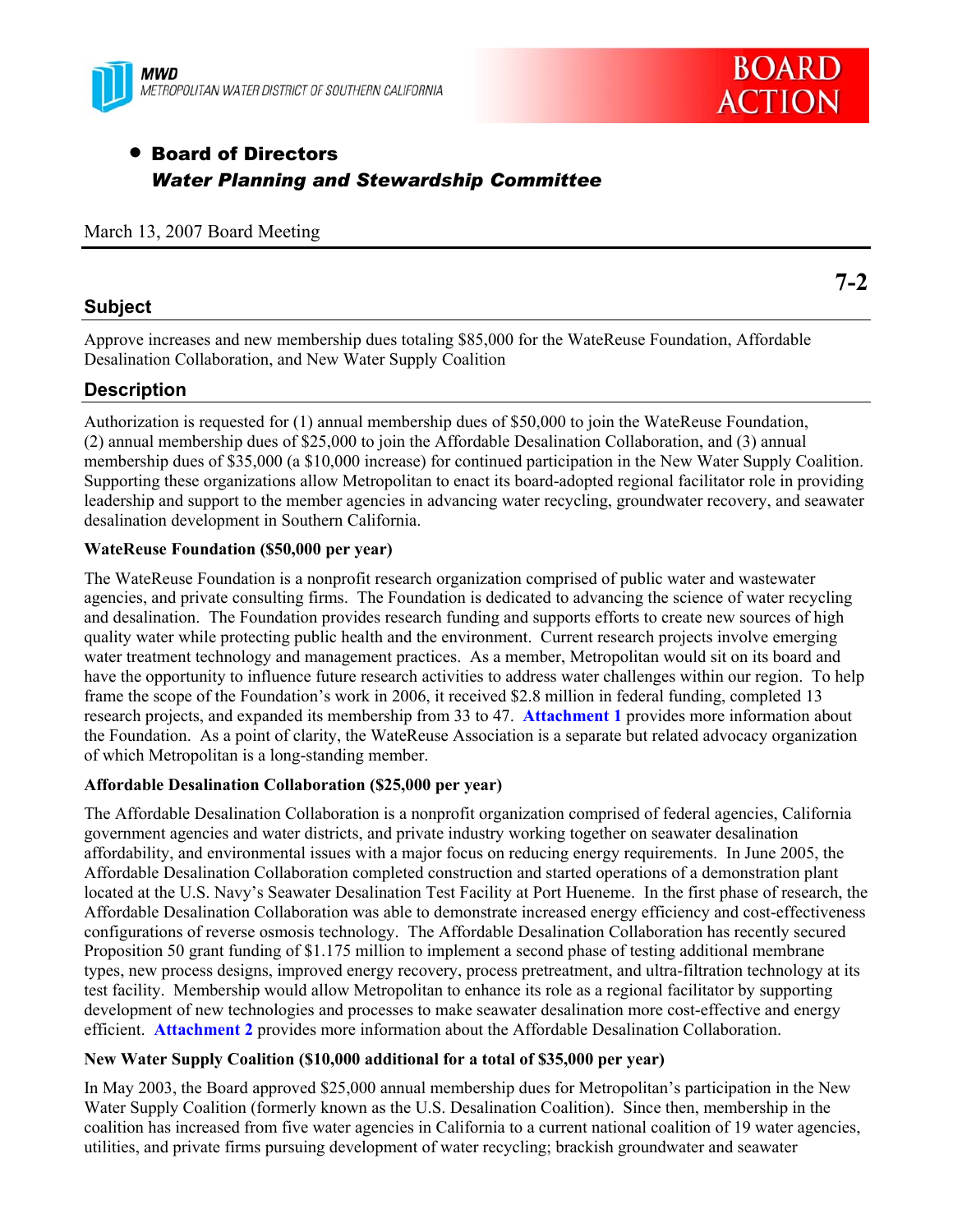desalination; and recovery of contaminated groundwater for potable use. The Coalition has aggressively pursued legislation for funding assistance and several funding bills have been introduced in the House and Senate, yet they have not advanced to congressional approval.

Now pursuing broader objectives reflected in its name change, the Coalition recently developed a strategy to enact innovative federal tax credit bonds for capital financing of water recycling, groundwater recovery, and groundwater and seawater desalination projects. This new approach would provide capital financing assistance for new local resource development projects in Metropolitan's service area without having to go through the federal authorization and appropriation process. **Attachment 3** provides more information about the Coalition. **Attachment 4** provides more information about the Coalition's proposed Clean Renewable Water Supply tax credit bonds (CREWS). The \$10,000 dues increase is needed to support the expanded efforts of the Coalition. To minimize cost impacts and strengthen political support, the Coalition is adding new members commensurate with inclusion of water recycling and groundwater recovery in its mission.

### **Linkage to Metropolitan's Role**

Through its incentive programs, Metropolitan has committed financial support to 62 water recycling projects, 20 groundwater desalination projects, 5 groundwater recovery projects developing water with other quality constraints and up to 5 seawater desalination projects. Participation in each of the proposed memberships above would be a significant step in Metropolitan carrying out its board-adopted regional facilitator role of helping support efficient and dependable development of these alternative supply projects. The overall objective is sustaining regional supply reliability into the future. Additionally, within the next few months, staff will also present options to the Board for updating implementation procedures for the long-standing Local Resources Program based on collaborative input from the member agencies.

# **Policy**

By Minute Item 46491, dated Dec. 13, 2005 the Board adopted the CEQA determination and approved Metropolitan's role of regional facilitator to address seawater desalination and other local projects, as set forth in the revised letter signed by the Interim CEO/General Manager on Nov. 30, 2005.

Metropolitan Water District Administrative Code Section 11202: Authorizes each department head to join organizations whose purposes serve the interests of Metropolitan, provided that new memberships with annual dues of \$3,000 or more be approved by the Board.

By Minute Item 45336, dated May 13, 2003 the Board authorized participation in the U.S. Desalination Committee.

By Minute Item 44356, dated Feb. 13, 2001 the Board adopted updated policy principles for brackish and seawater desalination addressing legislation that facilitates financing.

# **California Environmental Quality Act (CEQA)**

CEQA determination for Options #1 and #2:

The proposed action on the funding components associated with the membership dues is not subject to CEQA because it involves government fiscal activities, which do not involve any commitment to any specific project that may result in a potentially significant physical impact on the environment (Section 15378(b)(4) of the State CEQA Guidelines). For carrying out a variety of studies in conjunction with the participation through these memberships, the proposed action is exempt under the provisions of CEQA and the State CEQA Guidelines, since it involves basic data collection and resource evaluation activities which do not result in a serious or major disturbance to an environmental resource. These activities may be strictly for information gathering purposes, or as part of a study leading to actions that a public agency has not yet approved, adopted, or funded. Accordingly, the proposed action qualifies under a Class 6 Categorical Exemption (Section 15306 of the State CEQA Guidelines). For future, and not yet known, proposed projects associated with the New Water Supply Coalition, the WateReuse Foundation, or the Affordable Desalination Collaboration, the appropriate lead agencies will be responsible for complying with all applicable federal and state environmental laws and regulations.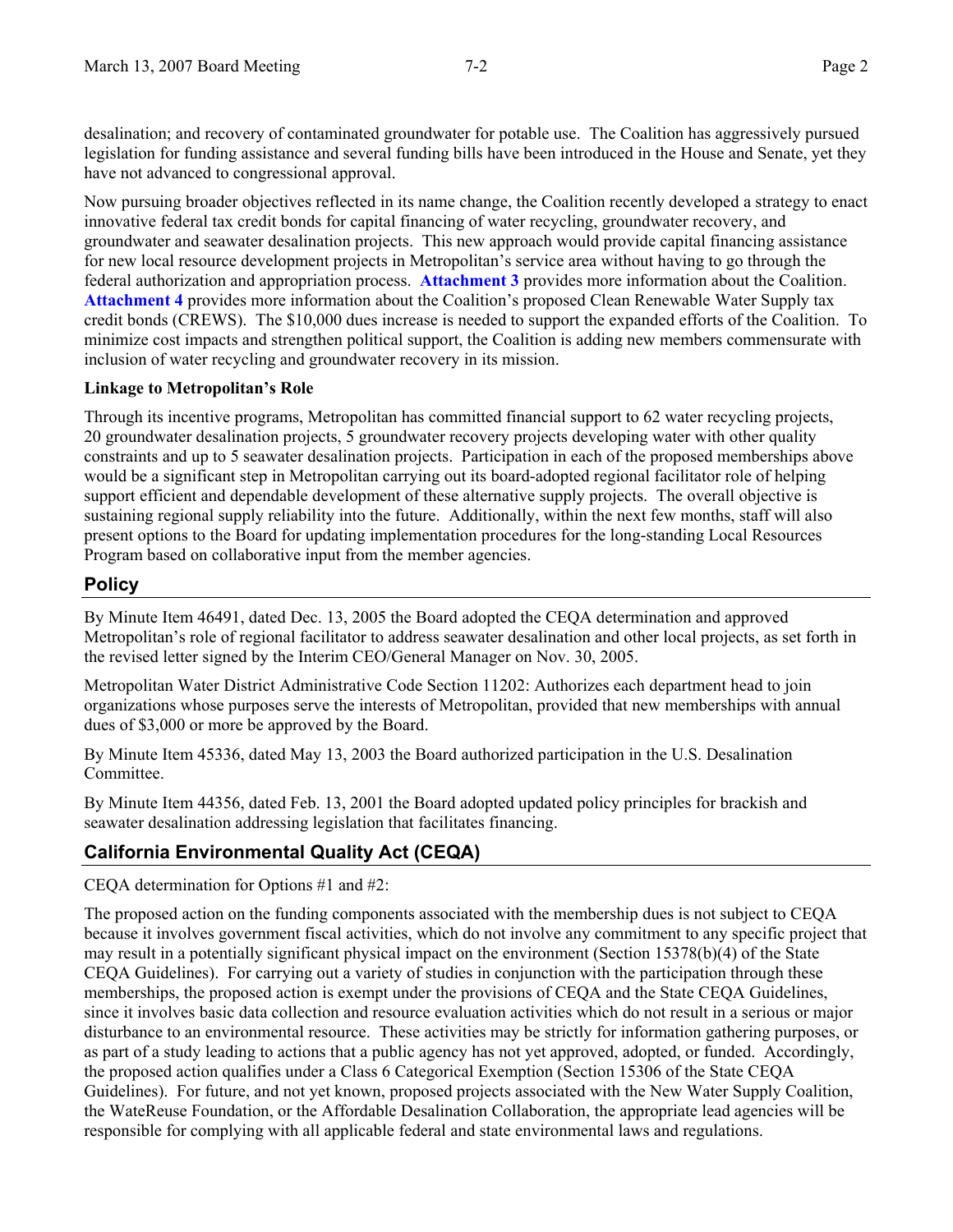The CEQA determination is: Determine that the proposed action is exempt from CEQA pursuant to Sections 15306 and 15378(b)(4) of the State CEQA Guidelines.

CEQA determination for Option #3:

None required

# **Board Options**

#### **Option #1**

Adopt the CEQA determination and approve increased and new membership dues totaling \$85,000 for participation in the WateReuse Foundation, the Affordable Desalination Collaboration, and the New Water Supply Coalition.

**Fiscal Impact:** \$85,000 increased annual membership payments. The increased costs would be included in future budgets.

**Business Analysis:** Research projects and federal tax credits could expand the production of water recycling, groundwater recovery and desalination in Southern California to help realize Metropolitan's Integrated Water Resources Plan.

#### **Option #2**

Adopt the CEQA determination and approve payment of membership dues in one or two of the following organizations: the WateReuse Foundation, the Affordable Desalination Collaboration, and the New Water Supply Coalition.

**Fiscal Impact:** \$10,000 to \$75,000 increased annual membership payments depending on membership approval decision. The increased costs would be included in future budgets.

**Business Analysis:** Declining to participate in energy and treatment research activities and withdrawing pursuit of federal funding assistance may impact Metropolitan and its member agencies' technical and funding options for local resource development opportunities. Declining to approve the dues increase in the New Water Supply Coalition may result in Metropolitan dropping out of the Coalition.

#### **Option #3**

Do not approve payment of membership dues for participation in the WateReuse Foundation, the Affordable Desalination Collaboration, and the New Water Supply Coalition.

#### **Fiscal Impact:** None

**Business Analysis:** Declining to participate in energy and treatment research activities and withdrawing pursuit of federal funding assistance may impact Metropolitan and its member agencies' technical and funding options for local resource development opportunities. Declining to approve the dues increase in the New Water Supply Coalition may result in Metropolitan dropping out of the Coalition.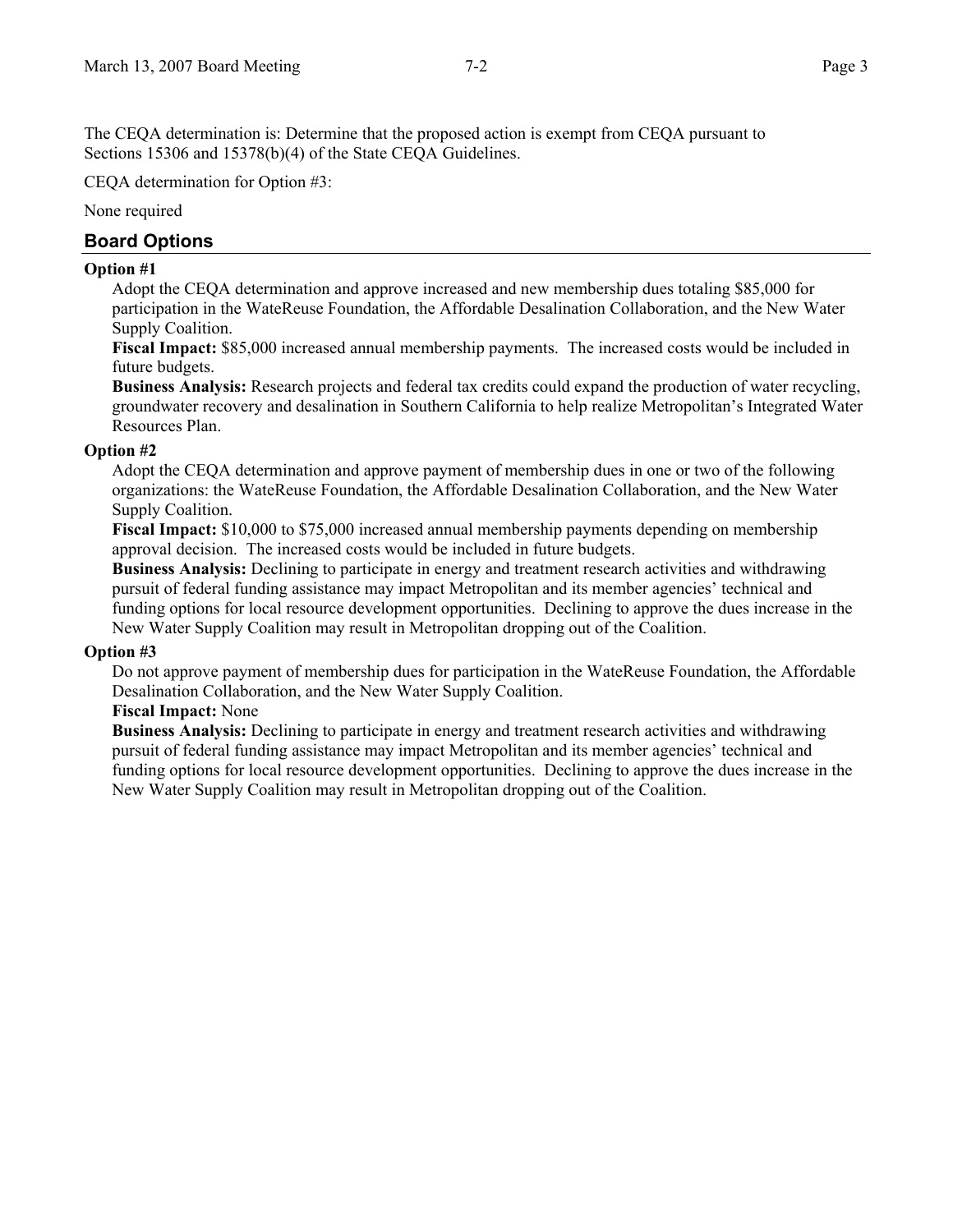### **Staff Recommendation**

Option #1

2/21/2007 ers *M Stephen N. Arakawa Date* 

*Manager, Water Resource Management* 

2/26/2007 *Jeffrey Kightlinger General Mahager) Date* 

**Attachment 1 – WateReuse Foundation's Activities, Goals, and Budget** 

**Attachment 2 – Affordable Desalination Collaboration's Activities, Goals, and Budget** 

**Attachment 3 – New Water Supply Coalition's Activities, Goals, and Budget** 

**Attachment 4 – Clean Renewable Water Supply Tax Credit Bonds** 

BLA #5105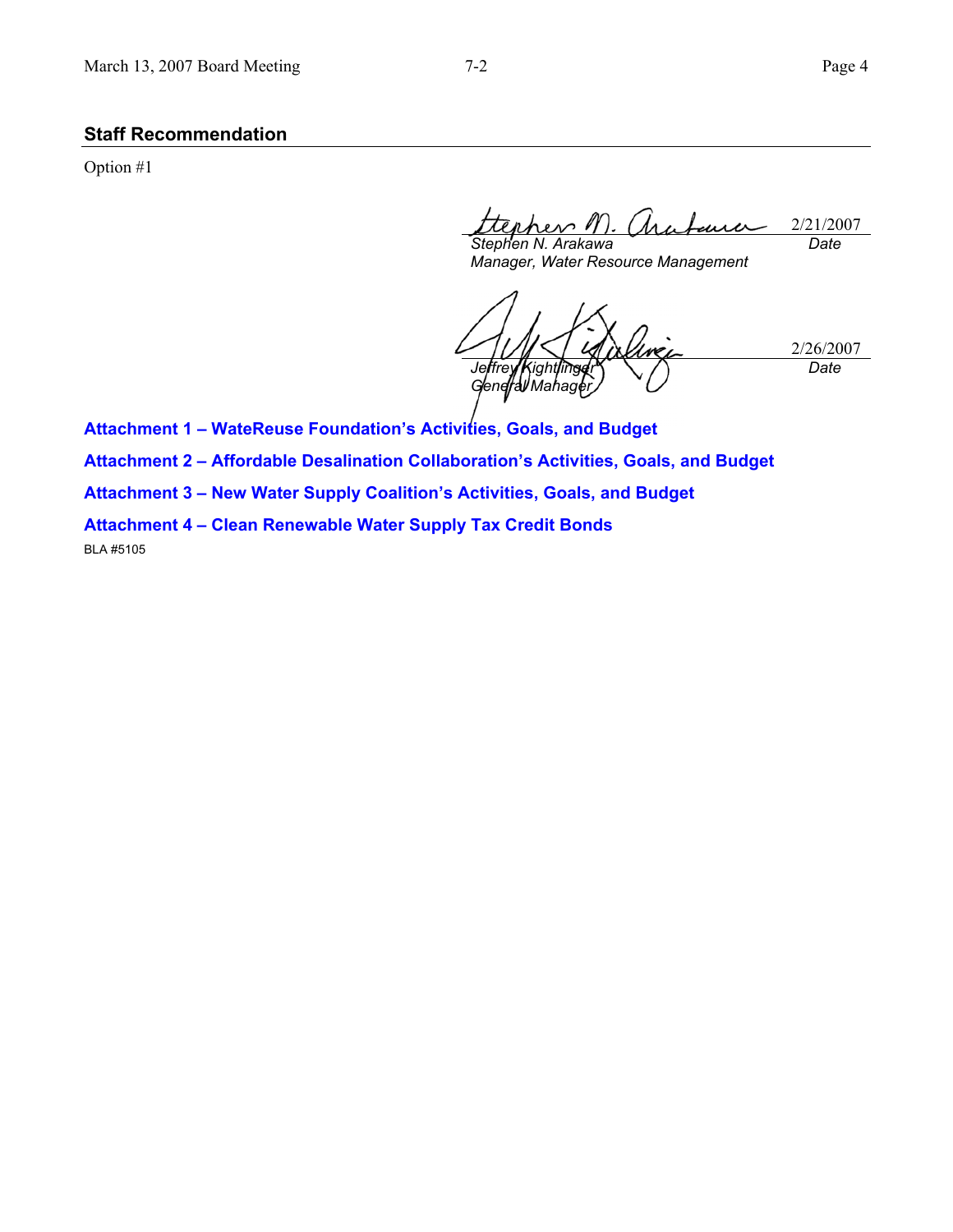# **WateReuse Foundation's Activities, Goals, and Budget**

#### **Activities**

The main focus of the WateReuse Foundation's research is to advance the science of water reuse and desalination to create new sources of high quality water. Research provides information on the safety and quality of recycled and desalinated water, and provides water utilities with the tools and knowledge to meet the commitment of increasing the reliability and quality of the nation's water supplies. The Foundation strives to meet these objectives through scientific integrity, collaborative partnerships to address critical needs, leverage of research dollars, member involvement, and demonstrated benefits. A collaborative partnership with the Joint Water Reuse & Desalination Task Force has expanded the Foundation's role in desalination research. The main areas of desalination and water recycling research that the Foundation directs its activities are:

- Microbiology and Disinfection
- Chemistry and Toxicology
- Treatment Technologies
- Desalination and Concentrate Management
- Groundwater Recharge and Storage
- Policy, Social Sciences, and Applications

# **Goals**

The WateReuse Foundation's goals are to conduct and promote applied research that will increase the viability of reclamation, recycling, reuse, and desalination of water. The Foundation currently has 57 projects under its research programs. The Foundation recognizes that customer and stakeholder needs are diverse and many of the issues of interest are complex and cannot be addressed with a singular approach. As a result, a multiple-program approach is utilized for conducting research and includes the following four funding mechanisms:

- Solicited research program sponsor research projects that best address current and emerging priority issues.
- Unsolicited research program promote basic and fundamental research through projects proposed by researchers.
- Tailored collaboration program provide direct member involvement in regional research projects or projects addressing common issues for a group of water utilities.
- Research partnership program The Foundation actively pursues opportunities to leverage funding and share knowledge through research partnerships with other organizations.

# **Fiscal Year 2006/07 Budget:**

| <b>Revenues</b>                                    |             | <b>Expenses</b>               |             |
|----------------------------------------------------|-------------|-------------------------------|-------------|
| Research Income                                    |             | Research                      | \$4,110,000 |
| - U.S. Bureau of Reclamation Agreement \$2,820,000 |             | Staff Salaries & Benefits     | 485,000     |
| - California State Contracts *                     | 720,000     | Administration - HQ Office    | 190,000     |
| - Subscriber Research Partnerships                 | 320,000     | Research Conference - 2007    | 50,000      |
| - SW Florida Water Management Dist.                | 480,000     | <b>Staff Travel</b>           | 93,000      |
| <b>Annual Research Conference</b>                  | 65,000      | <b>State Representation</b>   | 12,000      |
| Subscriptions/Membership                           | 620,000     | <b>Subscriber Development</b> | 30,000      |
| Other (Interest/Publications)                      | 45,000      | <b>Total Expenses</b>         | \$4,970,000 |
| <b>Total Revenues</b>                              | \$5,070,000 |                               |             |

\* State Water Regional Control Board & Department of Water Resources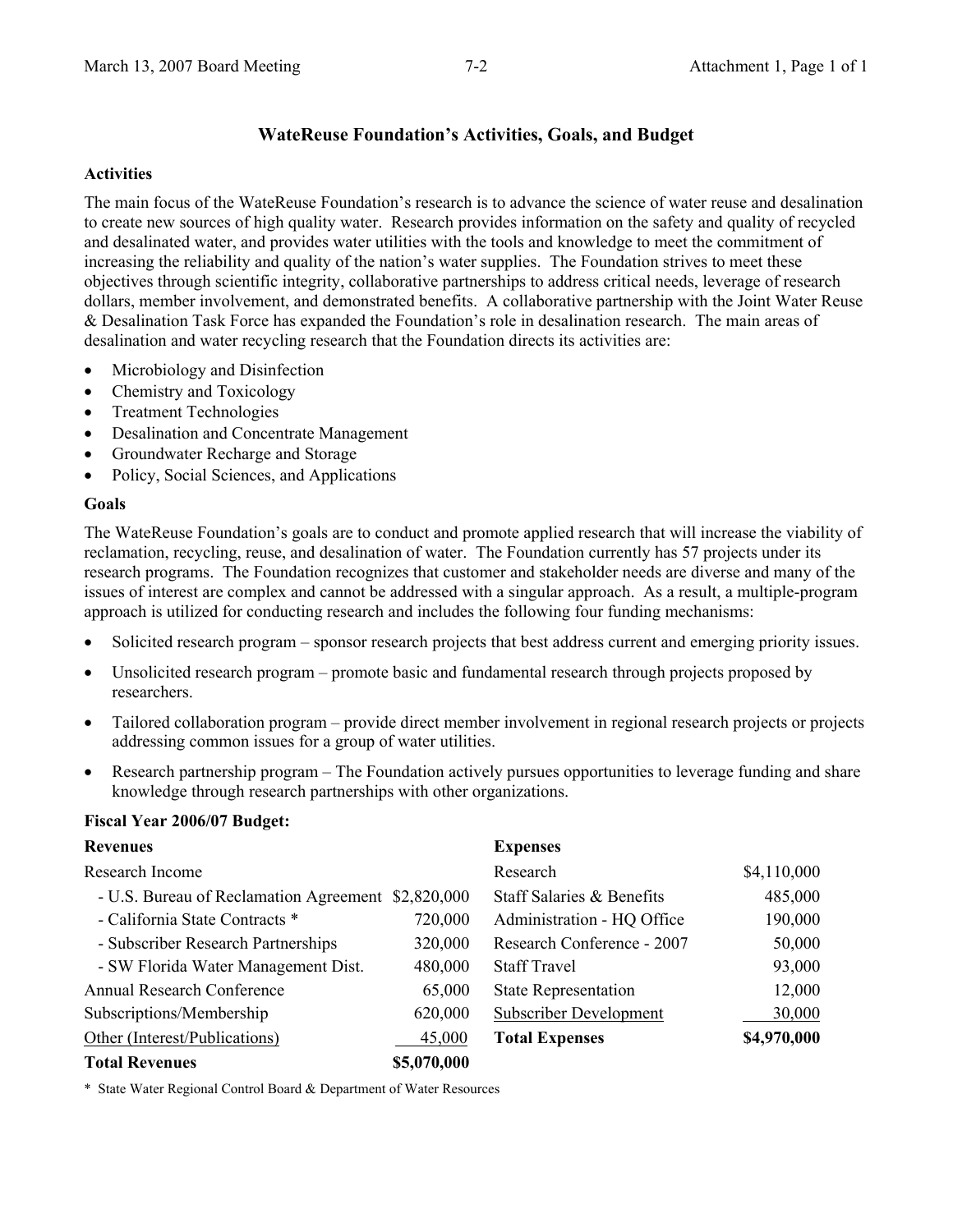# **Affordable Desalination Collaboration's Activities, Goals, and Budget**

#### **Activities**

The Affordable Desalination Collaboration (ADC) was formed in 2004 to fund and execute the first phase of a multiple phase seawater desalination research and demonstration project. ADC built and operates a demonstration plant at the United States Navy's Seawater Desalination Test Facility in Port Hueneme, California. This plant utilizes a combination of proven technologies developed primarily in California and in the U.S. to demonstrate that seawater desalination can be optimized to make it technically and economically viable. Energy efficiency is emphasized. To date, the demonstration projection has achieved significant energy savings that are approximately 35 percent lower than experts have been previously projecting for seawater desalination.

# **Goals**

The single largest O&M cost component of any desalination plant is energy. Reducing energy consumption of seawater reverse osmosis (SWRO) systems remain ADC's primary focus. To that end, ADC will use its desalination pilot system to demonstrate and test the latest technology from four leading membrane manufacturers. In addition, it will also test and demonstrate new pressure exchanger process designs to increase the practical recoveries that SWRO systems can achieve while maintaining good water quality and low energy performance. Reducing energy requirements and increasing SWRO system efficiency are two important objectives to address long-term affordability.

### **Budget (Phase 2) - 2-year duration (Starting 1st Quarter 2007)**

| Administration                    | 425,000       |
|-----------------------------------|---------------|
| Engineering                       | 35,000        |
| Equipment & Materials Procurement | 725,000       |
| <b>Operating Cash</b>             | 335,000       |
| Operations                        | 280,000       |
| Reporting                         | \$<br>5,000   |
| Legal & Insurance                 | \$<br>45,000  |
| Outreach & Information Sharing    | \$<br>155,000 |
| Overhead (8 percent)              | 160,000       |
| Contingency (10 percent)          | 200,000       |
| <b>Total</b>                      | $$2,365,000*$ |

**\*** Approximately 50 percent of the budget is to be met from Proposition 50 funding

# **Projects (Phase 2)**

- 1. Test and demonstrate additional manufacturers' reverse osmosis low-energy membranes for performance and energy efficiency in the ADC pilot facility.
- 2. Develop and demonstrate innovative process designs incorporating energy recovery technologies. These flow scheme designs have the potential to recover energy from the desalination process and return it to the system thereby reducing overall energy demand.
- 3. Test and demonstrate ultra-filtration technology in the pre-filtration stage to remove biofouling organic material and ensure more reliable operations by improving membrane life and reducing system down time associated with membrane fouling and cleaning operations.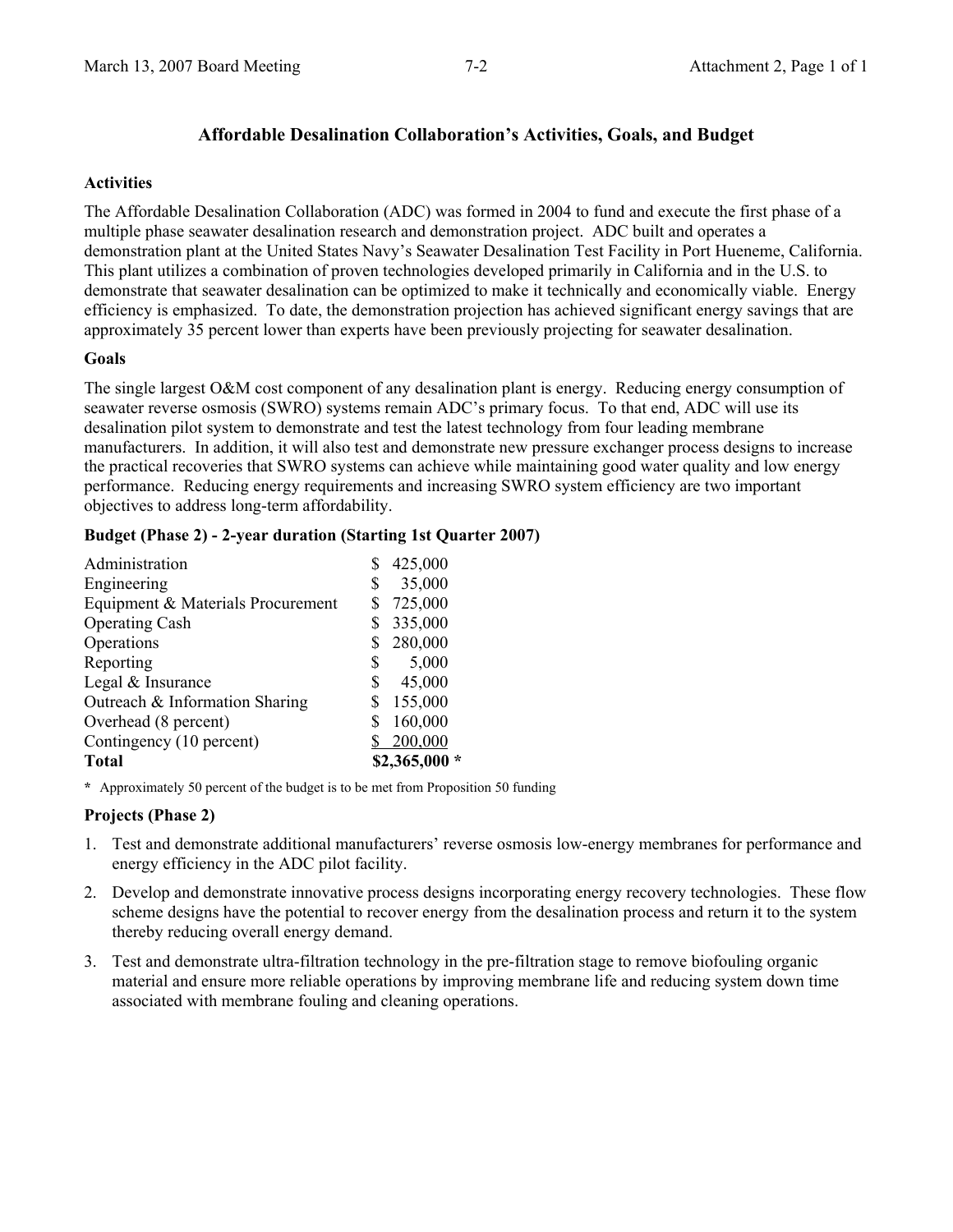# **New Water Supply Coalition's Activities, Goals, and Budget**

#### **Activities**

The New Water Coalition is a national coalition of water agencies, utilities and engineering firms whose mission is to enact into law federal legislation that provides financing for certain innovative new water projects. Specifically, the Coalition seeks enactment of Clean Renewable Water Supply tax credit bonds (CREWS), the proceeds of which would be dedicated to project financing. Eligible projects would include water recycling, brackish and seawater desalination, and recovery of contaminated groundwater. Definitions of these applications are under discussion.

Development of such alternative supply projects in Metropolitan's service area has generally been expensive, highly regulated and dependent upon advanced water treatment processes and distribution techniques. To encourage a diversity of supplies for Southern California, Metropolitan offers financial incentives to develop each of these supply types.

In the past, the Coalition has sponsored several financial incentive bills to aid projects that would desalt brackish water and seawater for domestic use:

H.R. 1071 (Davis – Florida) and S. 1016 (Martinez – Florida) authorizing the Secretary of Energy to provide up to \$200 million to defer annual incurred energy costs over a 10-year period with a 60 percent cap of funds applied to seawater desalination

H.R. 6230 (Hall – Texas) with similar terms except using a sliding payment scale favoring energyefficient operations

These bills did not advance out of their houses of origin.

#### **Goals**

More recently, the Coalition has introduced a concept for federal tax credit bonds that would be used by local agencies to finance capital for desalination, water recycling and groundwater treatment for potable use. The concept is modeled after existing tax credit bonds used to finance education, clean renewable energy and hurricane Katrina relief programs. The approach could provide significant benefit to financing new local resource and seawater desalination projects in Metropolitan's service area.

Establishing tax credit bonds for new water projects requires amendments to the federal tax code. The Coalition is expanding membership to gain a broad base of support from agencies pursuing these new water supply options. Legislative strategies are currently being developed. CREWS or tax credit bonds are described in Attachment 4.

The Furman Group, Inc., a professional consulting service involved in the development and financing of water, sanitation, energy, and transportation projects, is charged with the responsibility for leading the Coalition's efforts to win approval of a new federal program to promote the development of desalination projects and is managing the day-to-day affairs of the Coalition.

#### **2006 Budget:**

| Revenue                     |           | <b>Expenses</b>                            |              |
|-----------------------------|-----------|--------------------------------------------|--------------|
| Membership Dues             | \$375,000 | Management & Recruitment Fee               | \$180,000    |
| <b>Available Net Assets</b> | \$75,000  | PR, Communications, Ads, Polls             | \$190,000    |
| <b>Total Revenue</b>        | \$450,000 | Legal, Accounting, Printing, Courier, etc. | 14,000<br>S. |
|                             |           | <b>Other Coalition Travel</b>              | 7,500<br>S   |
|                             |           | <b>Coalition Meetings</b>                  | 15,000<br>S  |
|                             |           | Reimbursable Local Expenses                | 15,000<br>S. |
|                             |           | <b>Total Expenses</b>                      | \$421,500    |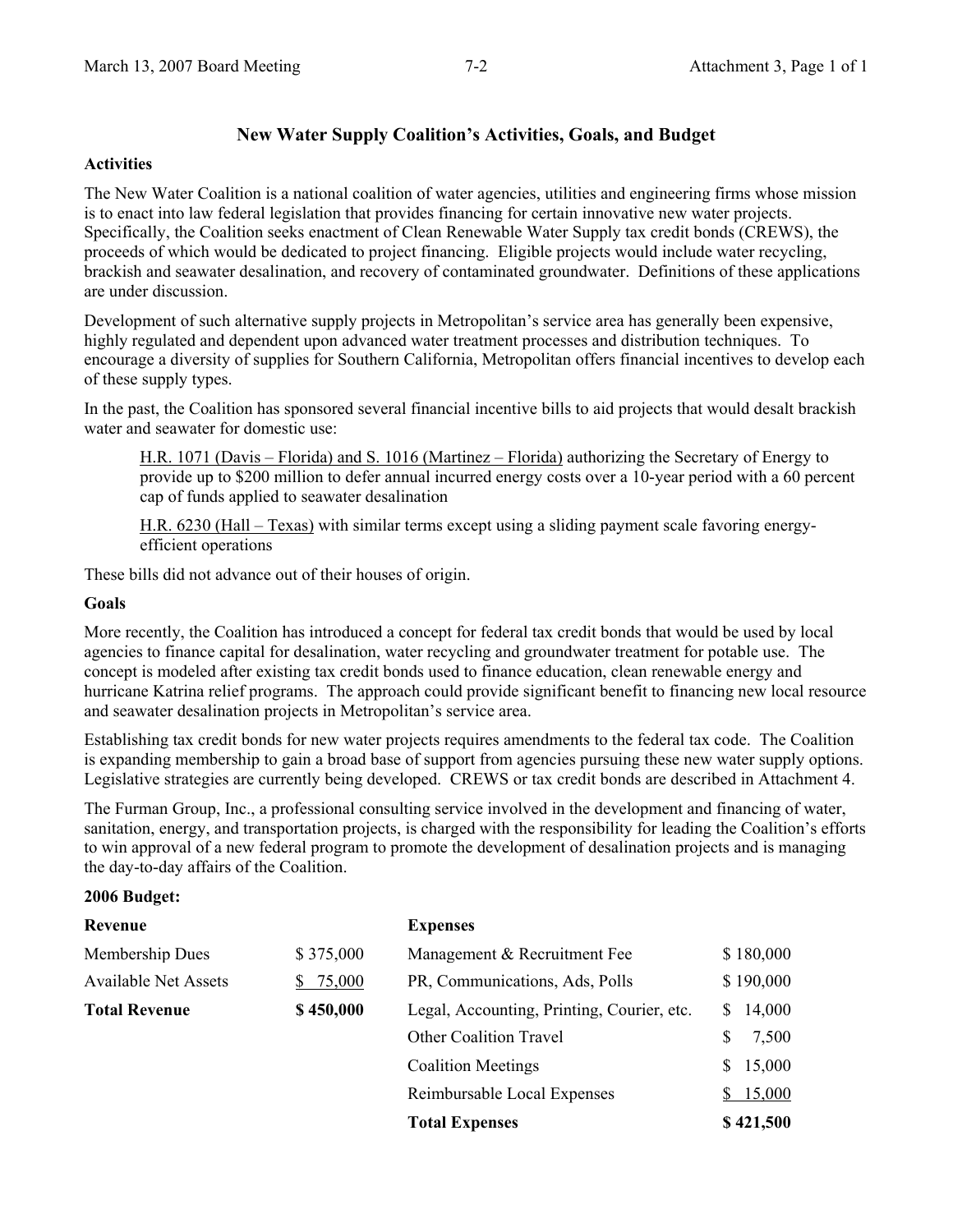# **Clean Renewable Water Supply Tax Credit Bonds**

**Tax Credit Bond:** Provides zero-interest capital funding for eligible projects. Instead of interest payments, bondholders receive annual tax credits for the life of the loan. General characteristics:

- 1. Capital Financing for:
	- a. Water recycling
	- b. Brackish desalination
	- c. Seawater desalination
	- d. Recovery of contaminated ground water
- 2. Interest-free loan, where reductions in the federal government's tax revenues through credits provide the incentive for private investors to loan capital funds.
- 3. An option for no annual capital payments is under consideration. Under this option, a balloon payment of full principal is made upon maturity. Borrowing agency would only incur the project operation and maintenance cost during the life of the loan. Alternately, annual repayment of principal may be required.
- 4. Administrative rules to be set in the federal tax code.
- 5. Bondholder receives annual tax credit at a fixed rate set by the Treasury Department on the date of bond issuance. Annual tax credit equals Treasury rate multiplied by the loan amount. The bondholder may trade the loan and associated tax credits to willing buyers.
- 6. Bond proceeds to be expended within five years of date of issuance. Phased construction can be financed through phased bond issuance.

- **Advantages:** 1. Federal support of capital financing of eligible local projects without federal appropriations process.
	- 2. Reduces the financial burden associated with cash-flow problems that typically, occur in early years of recycled water project development when the customer base is typically small (i.e. annual costs are high and revenues are low).
	- 3. Could reduce Metropolitan's Local Resources Project payments under the slidingscale incentive payment approach.
	- 4. Precedent set Federal tax credit bonds legislation has already been passed for:
		- a. Qualified Zone Academy Bonds \$400 million limit
		- b. Clean Renewable Energy Bonds \$800 million limit
		- c. Gulf Zone Tax Credit Bonds \$350 million limit
	- 5. Upon maturity, tax credit bonds obligations may be refinanced with traditional tax-exempt bonds.
	- 6. At current interest rates, federal assistance would support in excess of 50 percent of capital financing for a 20-year tax credit bond compared to traditional tax-exempt bond funding.